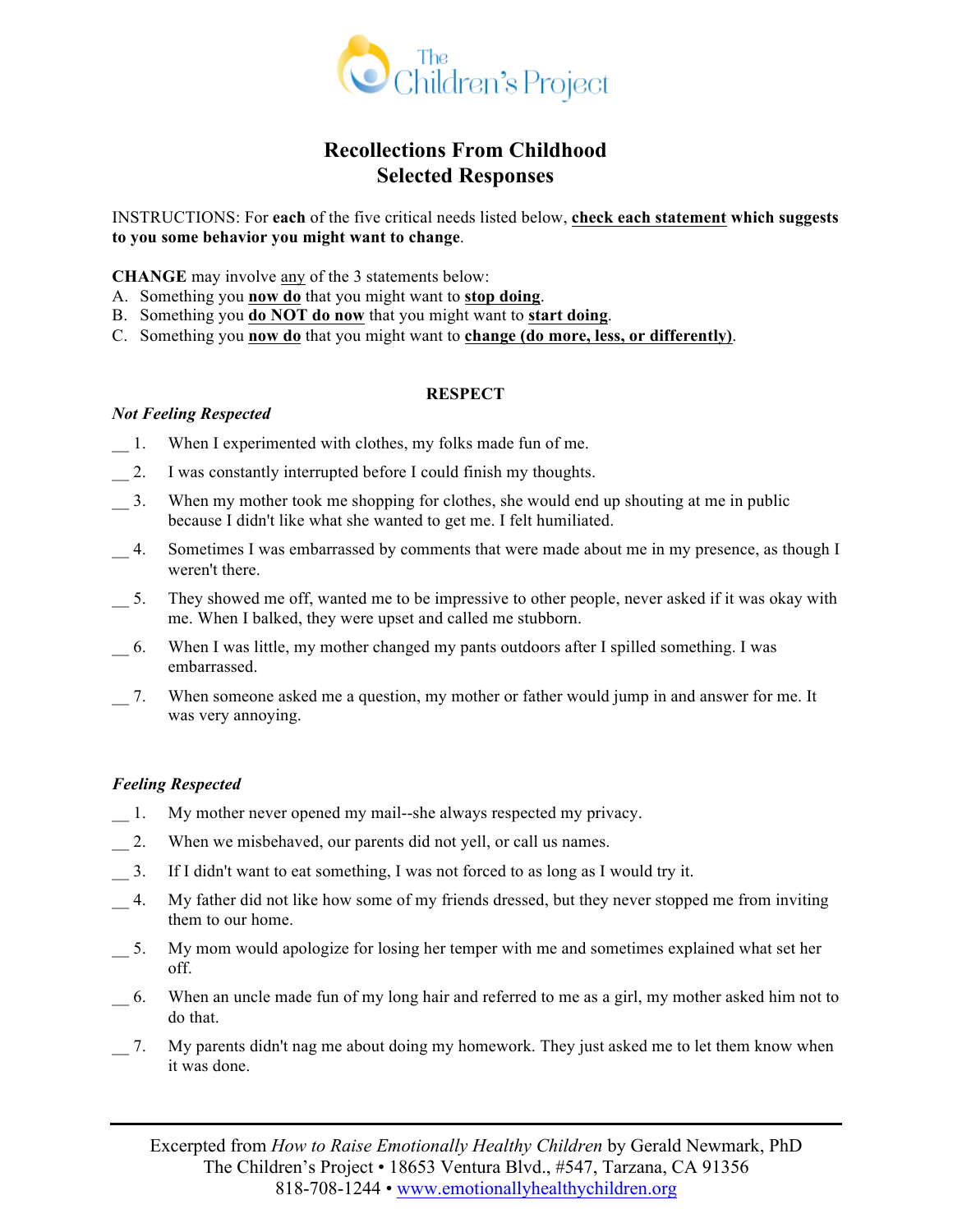**CHANGE** may involve any of the 3 statements below:

- A. Something you **now do** that you might want to **stop doing**.
- B. Something you **do not do now** that you might want to **start doing**.
- C. Something you **now do** that you might want to **change (do more, less, or differently)**.

#### **IMPORTANCE**

#### *Not Feeling Important*

- 1. It seemed I was frequently being told not to do something.
- \_\_ 2. My father was an unhappy person. He would often tell me that I would never amount to anything. For a long time I believed him.
- \_\_ 3. When my sister had emotional problems, my parents never discussed it with me. Because she was ill, she got most of the attention. All through my childhood, I felt she was important and I wasn't.
- \_\_ 4. We were never part of decision making. For example, when we moved from Chicago to Tucson, my parents didn't ask our opinion or how we felt about changing schools.
- \_\_ 5. When my mom got on the phone, my sister and I could not get her off to answer a question or talk to us; she was on the phone a lot.
- \_\_ 6. When I placed second at a swim meet, my parents didn't seem enthusiastic and told me that I would have to work a lot harder to win. I was made to feel like a failure.
- \_\_ 7. When I gave my opinion, my parents scornfully told me to keep quiet because I was too young to understand.

# *Feeling Important*

- \_\_ 1. They made time in their busy schedules to sit down and listen to me.
- 2. They occasionally shared with us what was going on in their lives.
- \_\_ 3. Since I was a young child, I always worked in my father's office on weekends or vacation time. Although I started with simple tasks, I always felt very grownup to be allowed to spend time with my father in his world.
- 4. As an older sibling, my parents trusted me to watch over my sister as an early teen. They also allowed me to care for other young children and infants at an early age.
- \_\_ 5. After my first semester at college, my parents let me prepare a budget for each semester. I had my own bank account and total control over all expenditures. They trusted that I would live within the budget and not confront them with emergencies.
- \_\_ 6. My father worked at home as a cap-maker. I read articles to him from an adventure magazine while he worked. His enjoyment gave me a lot of pride and pleasure.
- \_\_ 7. My parents gave me choices about clothes, food, friends, etc. When they didn't give me a choice, they explained why.

Excerpted from *How to Raise Emotionally Healthy Children* by Gerald Newmark, PhD The Children's Project • 18653 Ventura Blvd., #547, Tarzana, CA 91356 818-708-1244 • www.emotionallyhealthychildren.org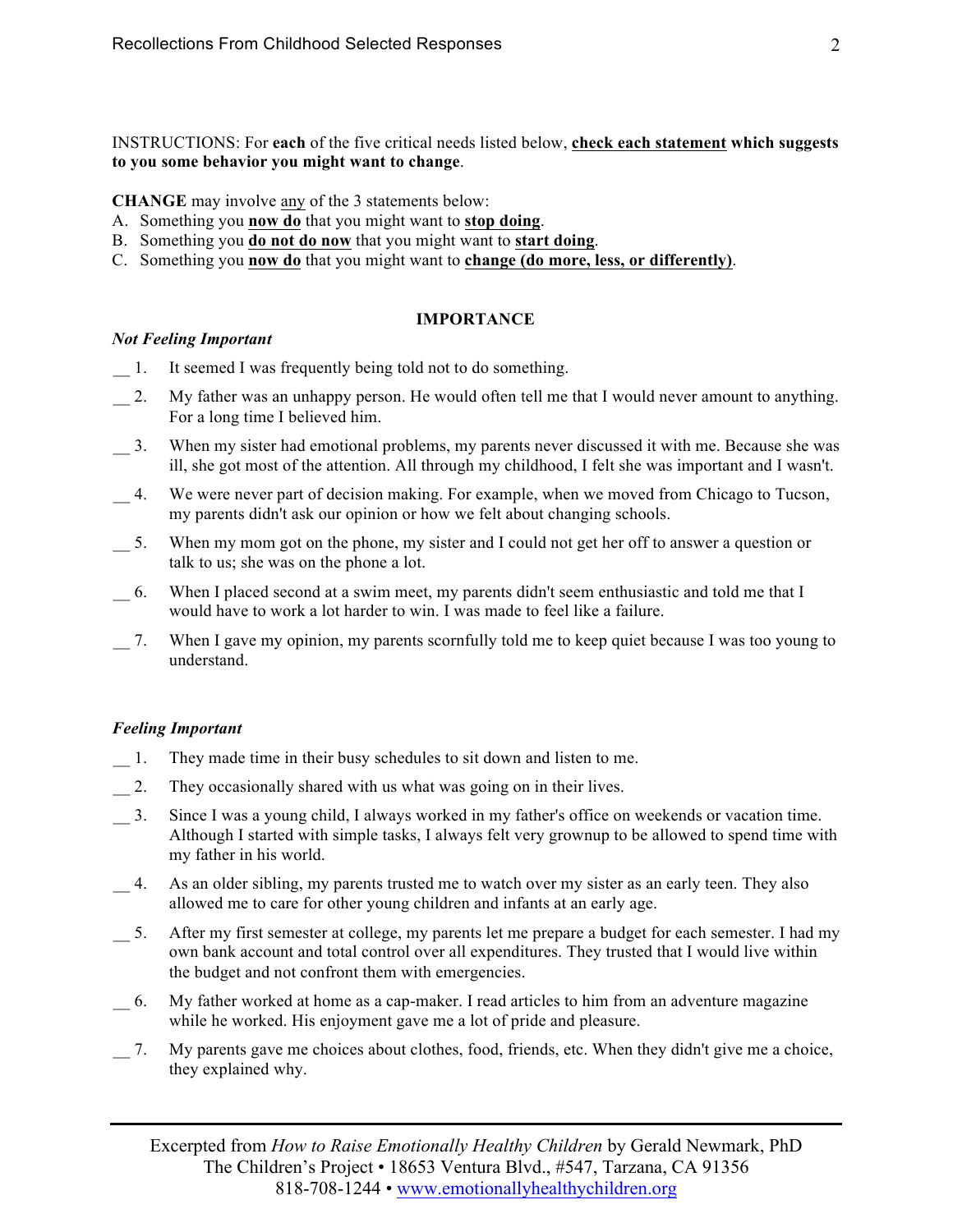**CHANGE** may involve any of the 3 statements below:

- A. Something you **now do** that you might want to **stop doing**.
- B. Something you **do not do now** that you might want to **start doing**.
- C. Something you **now do** that you might want to **change (do more, less, or differently)**.

## **ACCEPTANCE**

## *Not Feeling Accepted*

- \_\_ 1. When I displeased my mother, she'd say, "You're impossible. Why can't you be like your brother?"
- \_\_ 2. When I decided I wanted to work after I finished school rather than go to college, I was made to feel like a failure.
- \_\_ 3. I am 49 years old and my parents still criticize my decisions.
- \_\_ 4. My parents always wanted to know about everything I was doing and were upset when I wouldn't tell them everything.
- \_\_ 5. I felt as if my parents were always focusing on my faults. (My grandfather was an exception.)
- \_\_ 6. Our parents never let us argue. They made us feel we were bad, rather than teach us how to argue.
- \_\_ 7. Whenever I gave my father reasons for poor work in school, he would say he didn't want to hear excuses and wouldn't discuss it.

# *Feeling Accepted*

- \_\_ 1. My parents never objected to my inviting friends over, even when I didn't let them know in advance. Everyone was always welcome.
- 2. When I started to grow my hair long, I had a lot of trouble at school and with some of my relatives. My mom told me that it didn't really matter if my hair was long or short. It was what was inside a person that mattered.
- \_\_ 3. I have always loved raw onions. No matter where we were, my mother always saw to it that I got raw onions with my hamburgers, hot dogs, corn flakes or whatever.
- \_\_ 4. They didn't try to talk me out of my career goal even though they weren't enthusiastic about it.
- \_\_ 5. I was acknowledged by my mother for my ability to relate to, and be patient with, my elderly grandparents.
- \_\_ 6. They rarely interfered with my selection of friends and activities.
- \_\_ 7. My parents didn't get upset when I expressed strong opinions about things with which they disagreed; instead, they discussed them with me.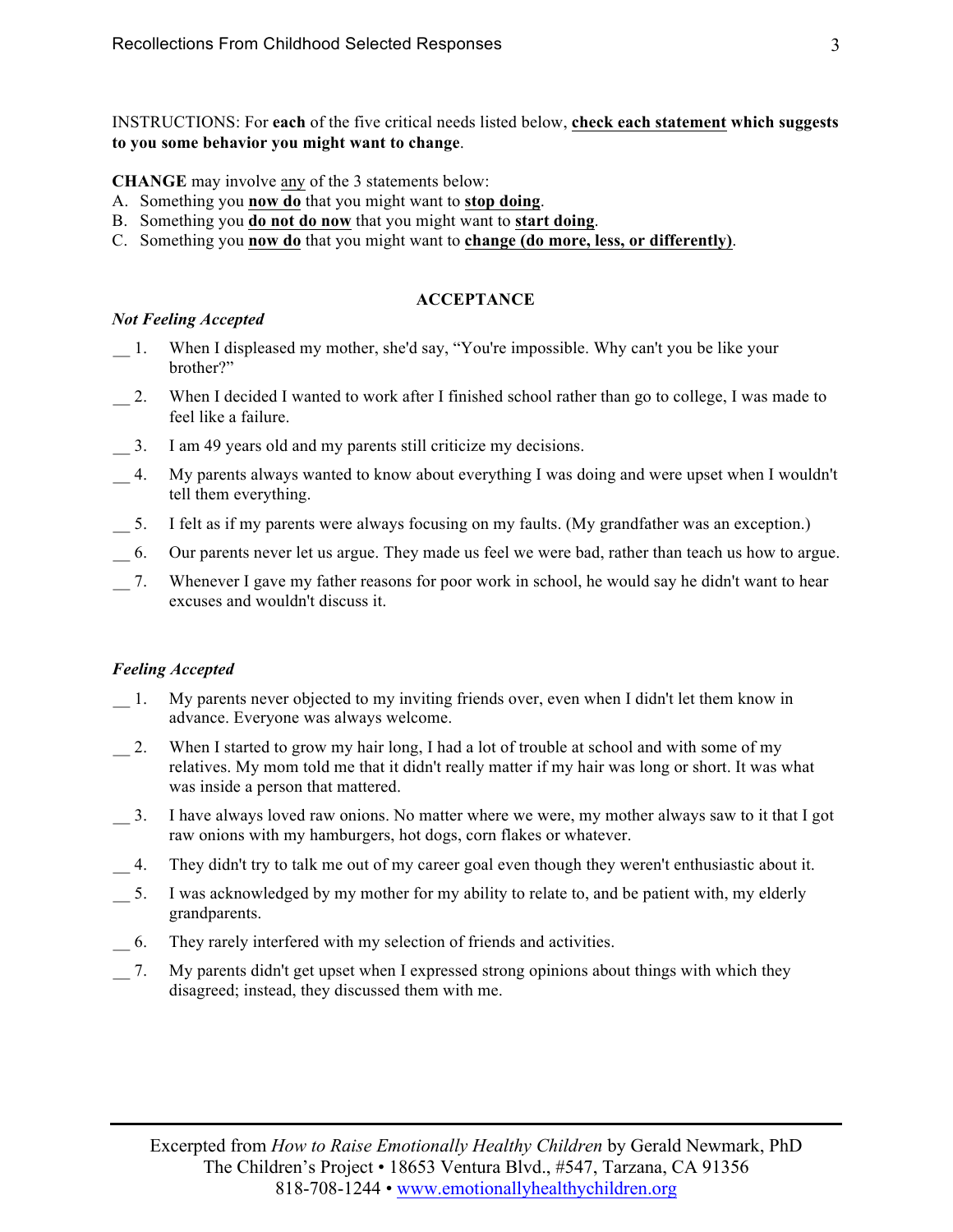**CHANGE** may involve any of the 3 statements below:

- A. Something you **now do** that you might want to **stop doing**.
- B. Something you **do not do now** that you might want to **start doing**.
- C. Something you **now do** that you might want to **change (do more, less, or differently)**.

# **INCLUSION**

## *Not Feeling Included*

- \_\_ 1. When my sister went to a community center for psychotherapy, my mother and father went, but I was left out.
- 2. My family was famous for protecting us from the truth. There were a lot of skeletons in the closet, which eventually everyone knew about but couldn't discuss.
- \_\_ 3. Our family did very little together.
- \_\_ 4. I was never asked how I felt about important things or how I felt after a big family argument. I was never able to listen to my parents discuss anything significant.
- \_\_ 5. When I was 10 years old my mother remarried, but she never discussed it with my brothers and me beforehand.
- \_\_ 6. I was never included when parents had company; I was always sent to my room.
- \_\_ 7. I felt excluded from my father's life. I wonder if he would have acted differently had I not been a girl.

# *Feeling Included*

- \_\_ 1. I always looked forward to holidays, family excursions, and family get-togethers.
- 2. There were often family discussions where decisions would be made. Everyone was included, and I was always asked my opinion.
- \_\_ 3. My mother shared some secrets with me. Sometimes she would involve me in selecting a gift for my father and my name would be included on the card.
- \_\_ 4. My father was a storyteller, and he would always oblige us when we asked for a "yarn." The stories were usually about his childhood and he shared how he felt in many different situations.
- \_\_ 5. Every Sunday morning my parents would read the paper in bed. We used to climb into the bed and Dad would read us the comics, especially "Lil' Abner." It always ended with a "tickle-fight."
- \_\_ 6. We did everything (well, almost everything) as a family. Every night during the work week, before going to sleep, we would play card games. My father would often play checkers with me and later, chess.
- \_\_ 7. We did volunteer work together in community projects.